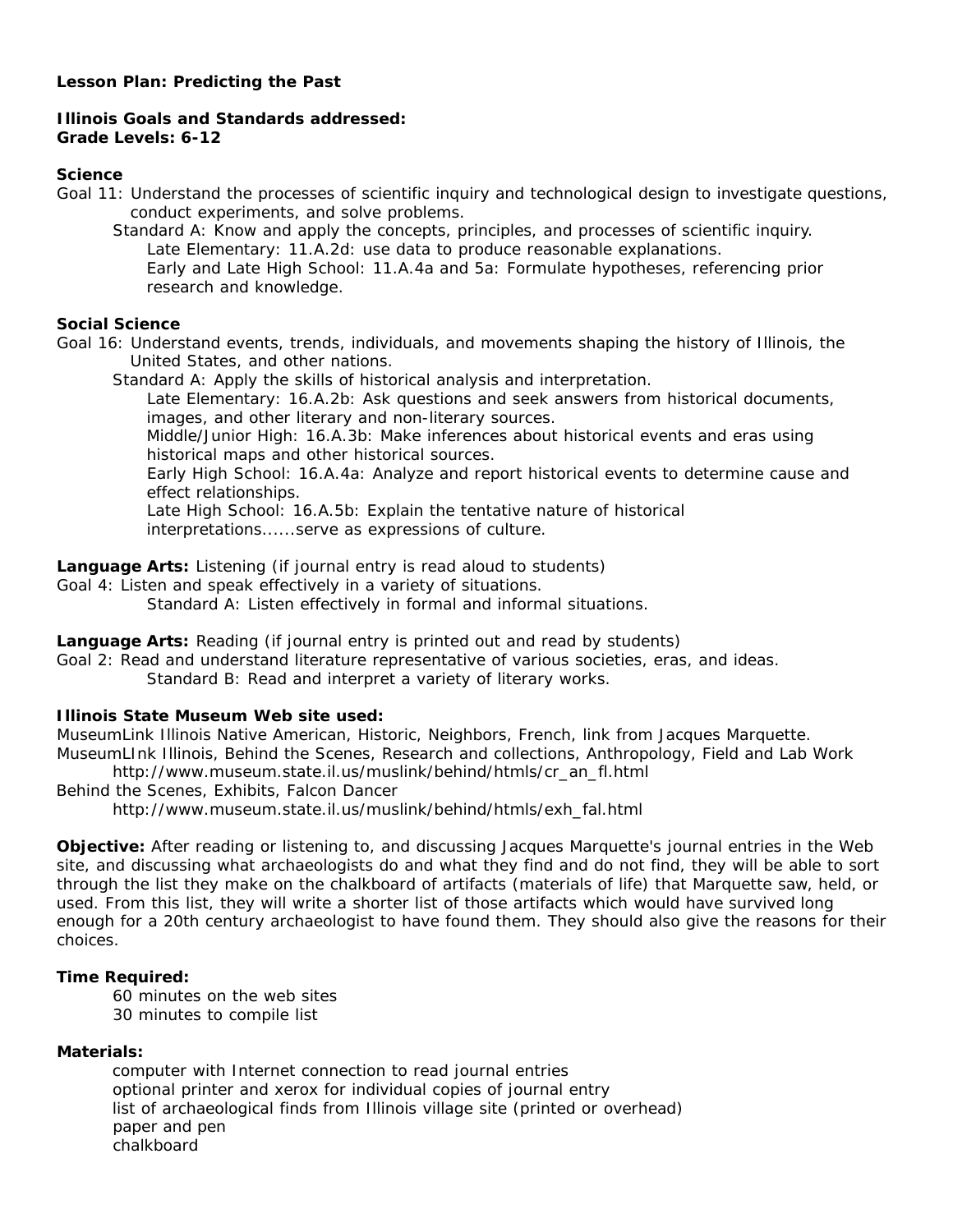Students have access to read the various parts of the ISM MuseumLink Illinois Web site pertaining to the lesson. Teacher reviews with a 5-10 minute whole class discussion of archaeology. Teacher reads aloud journal entry while students listen for artifacts and remains to list on the chalkboard.Then they cross off perishable materials and telling why they didn't last, leaving the artifacts and remains an archaeologist may have found.

OR

Students study list for artifacts that may survive hundreds of years in the ground, and make a list of each one they choose, also telling why they chose it.

## Part Two:

Project a transparency copy of the list of artifacts and remains that archaeologists found at the Illinois Village Marquette visited. Orally go through each item on this list and have students tell why it was found 200 years later.

## **Discussion Questions to Think About:**

- 1.Some items (like trade goods) on the site were not specified in the journal entry. Why are they at the site?
- 2.Some items that marquette mentioned were not found at the dig. Why not?
- 3.Were you surprised about any of the remains or artifacts that survived?
- 4.How is it helpful to have written accounts from the actual time period of the site?
- 5.What more do you know about the Peoria Indians from knowing what materials they used?

**Assessment:** At the end of the Native American unit using the Museumlink Native American Web Site and activities, include some written questions about objects found and not found ( with possible reasons) at archaeological sites of Indian villages in Illinois. (See sample test) Assessment for Predicting the Past Name

Answer the following questions in your own words, using the information you learned in the web activity on archaeology.

1. Name three man-made objects that Jacques Marquette saw Peoria Indians use in the village he visited.

1. 2.

3.

2. Which of these three objects, if any, survived in whole or part long enough to be dug up by archaeologists?

Why did they survive?

1. 2. 3.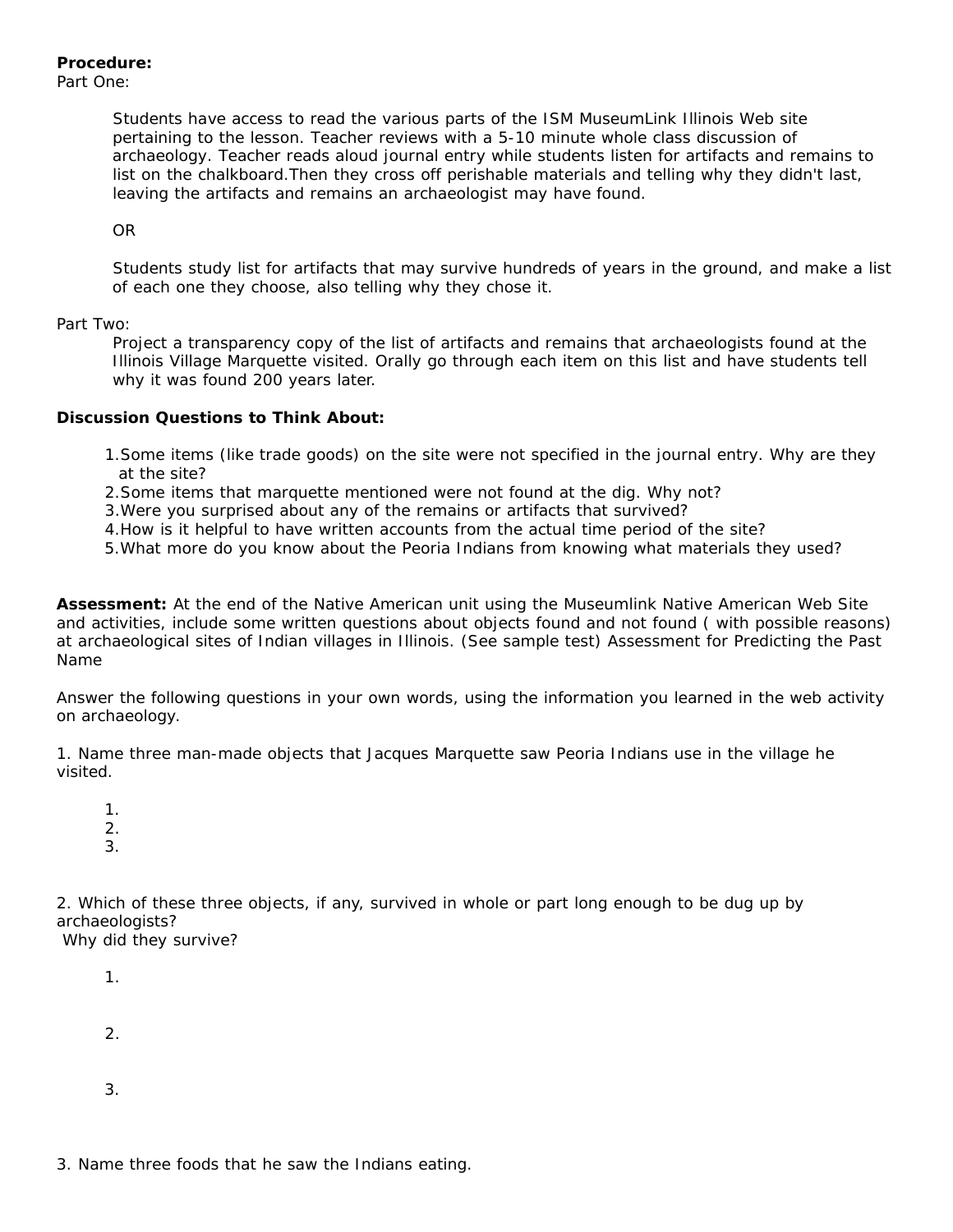- 1.
- 2.
- 3.

4. What parts, if any, of these foods, were found 200 years later in the archaeological dig at the site? Why weren't the whole foods found?

1.

- 2.
- 3.

5. How would reading Marquette's journal help archaeologists do their job?

**Extension Activity:** Once students are aware of the dynamics of artifacts and remains found versus artifacts and remains (materials) used by people in their time, they can use this knowledge as they read the Historic Native American Web module.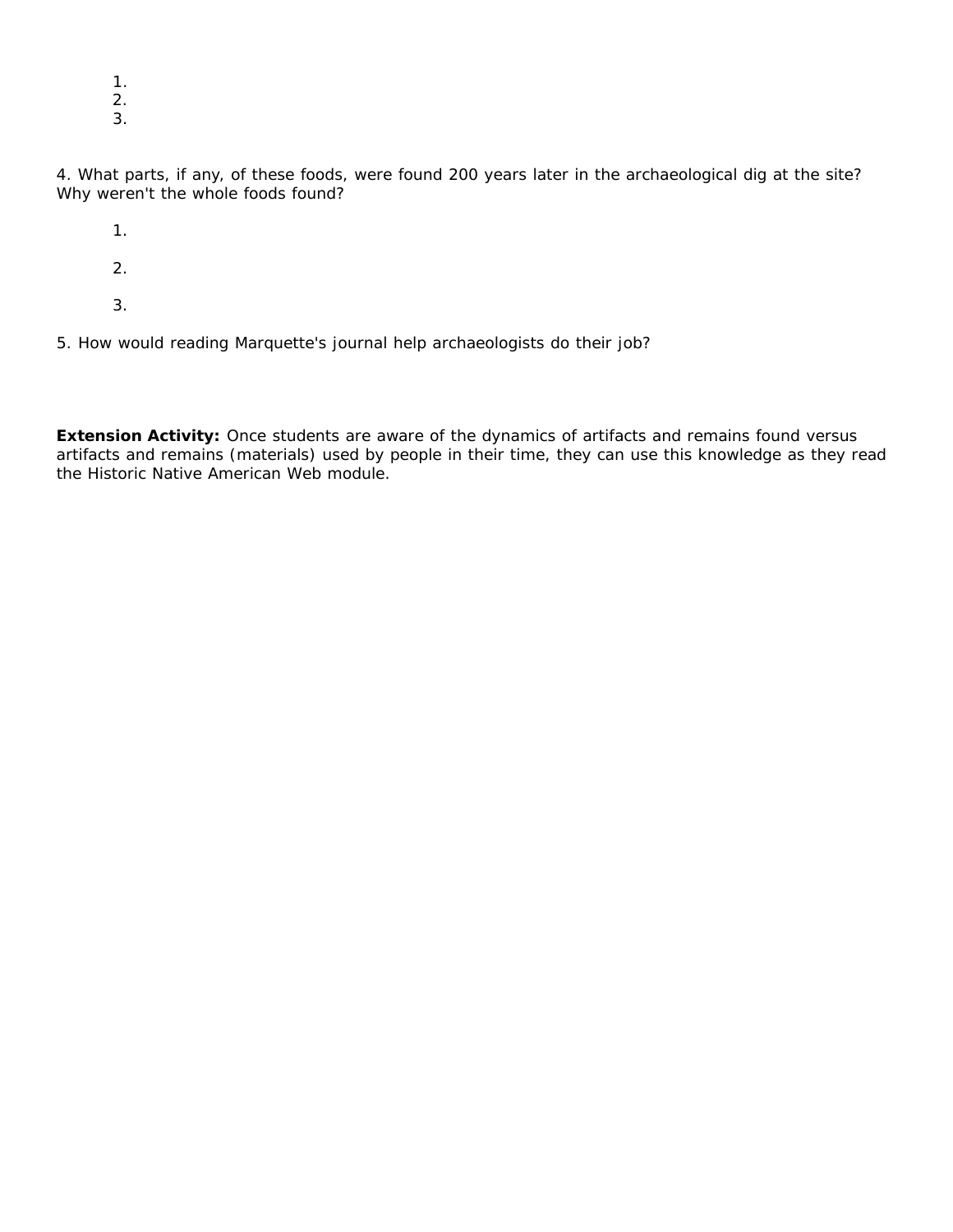#### **Resources:**

### EXCERPTS FROM FATHER JACQUES MARQUETTE'S JOURNAL

In 1673, the Governor of New France authorized a young fur trader, Louis Jolliet, to explore the Mississippi River, which he hoped would lead to a water route for trade to the Gulf of Mexico. Jolliet was accompanied on this journey by the Jesuit missionary Jacques Marquette and five other people. The party of explorers entered the upper Mississippi River from the Wisconsin River. In what is now Missouri, they found several villages of Illinois Indians. They stayed for several days with the Peoria tribe of Illinois Indians at a village that had over three hundred houses.

Following are excerpts from Father Jacques Marquette's journal. Remember that the wording used in this journal is from the late 1600s.

## SECTION 4TH. OF THE GREAT RIVER CALLED MISSISSIPPI; ITS MOST NOTABLE FEATURES; OF VARIOUS ANIMALS AND ESPECIALLY THE PISIKIOUS OR WILD CATTLE, THEIR SHAPE AND NATURE; OF THE FIRST VILLAGES OF THE ILINOIS, WHERE THE FRENCH ARRIVED.

Here we are, then, on this so renowned River, all of whose peculiar features I have endeavored to note carefully. The Missisipi River takes its rise in various lakes in the country of the Northern nations.

Finally, on the 25th of June, we perceived on the water's edge some tracks of men, and a narrow and somewhat beaten path leading to a fine prairie. We stopped to Examine it; and, thinking that it was a road which Led to some village of savages, We resolved to go and reconnoiter [inspect] it. We therefore left our two Canoes under the guard of our people, strictly charging Them not to be surprised, after which Monsieur Jollyet [Jolliet] and I undertook this investigation -- a rather hazardous one for two men who exposed themselves, alone, to the mercy of a barbarous and Unknown people. We silently followed The narrow path, and, after walking About 2 leagues, We discovered a village on the bank of a river, and two others on a Hill distant about half a league from the first.

## SECTION 6TH. OF THE CHARACTER OF THE ILINOIS; OF THEIR HABITS AND CUSTOMS; AND OF THE ESTEEM THAT THEY HAVE FOR THE CALUMET, OR TOBACCO-PIPE, AND OF THE DANCE THEY PERFORM IN ITS HONOR.

They are divided into many villages, some of which are quite distant from that of which we speak, which is called peouarea [Peoria]. [Note: The Peoria tribe was a branch of the Illinois whose later home was on the Illinois River near the city of their name.] This causes some difference in their language, which, on the whole, resembles allegonquin [Algonquian], so that we easily understood each other. They are of a gentle and tractable disposition; we Experienced this in the reception which they gave us.

Their Bodies are shapely; they are active and very skillful with bows and arrows. They also use guns, which they buy from our savage allies who Trade with our french. They use them especially to inspire, through their noise and smoke, terror in their Enemies; the latter do not use guns, and have never seen any, since they live too Far toward the West. They are warlike, and make themselves dreaded by the Distant tribes to the south and west, whither they go to procure Slaves; these they barter, selling them at a high price to other Nations, in exchange for other Wares. Those very Distant Savages against whom they war have no Knowledge of Europeans; neither do they know anything of iron, or of Copper, and they have only stone Knives. When the Ilinois depart to go to war, the whole village must be notified by a loud Shout, which is uttered at the doors of their Cabins, the night and The Morning before their departure. The captains are distinguished from the warriors by wearing red Scarfs. These are made, with considerable Skill, from the Hair of bears and wild cattle [bison]. They paint their faces with red ocher [a red pigment made of iron oxide], great quantities of which are found at a distance of some days' journey from the village. They live by hunting, game being plentiful in that country, and on indian corn, of which they always have a good crop; consequently, they have never suffered from famine. They also sow beans and melons, which are Excellent, especially those that have red seeds. Their Squashes are not of the best; they dry them in the sun, to eat them during The winter and the spring. Their Cabins are very large, and are Roofed and floored with mats made of Rushes. They make all Their utensils of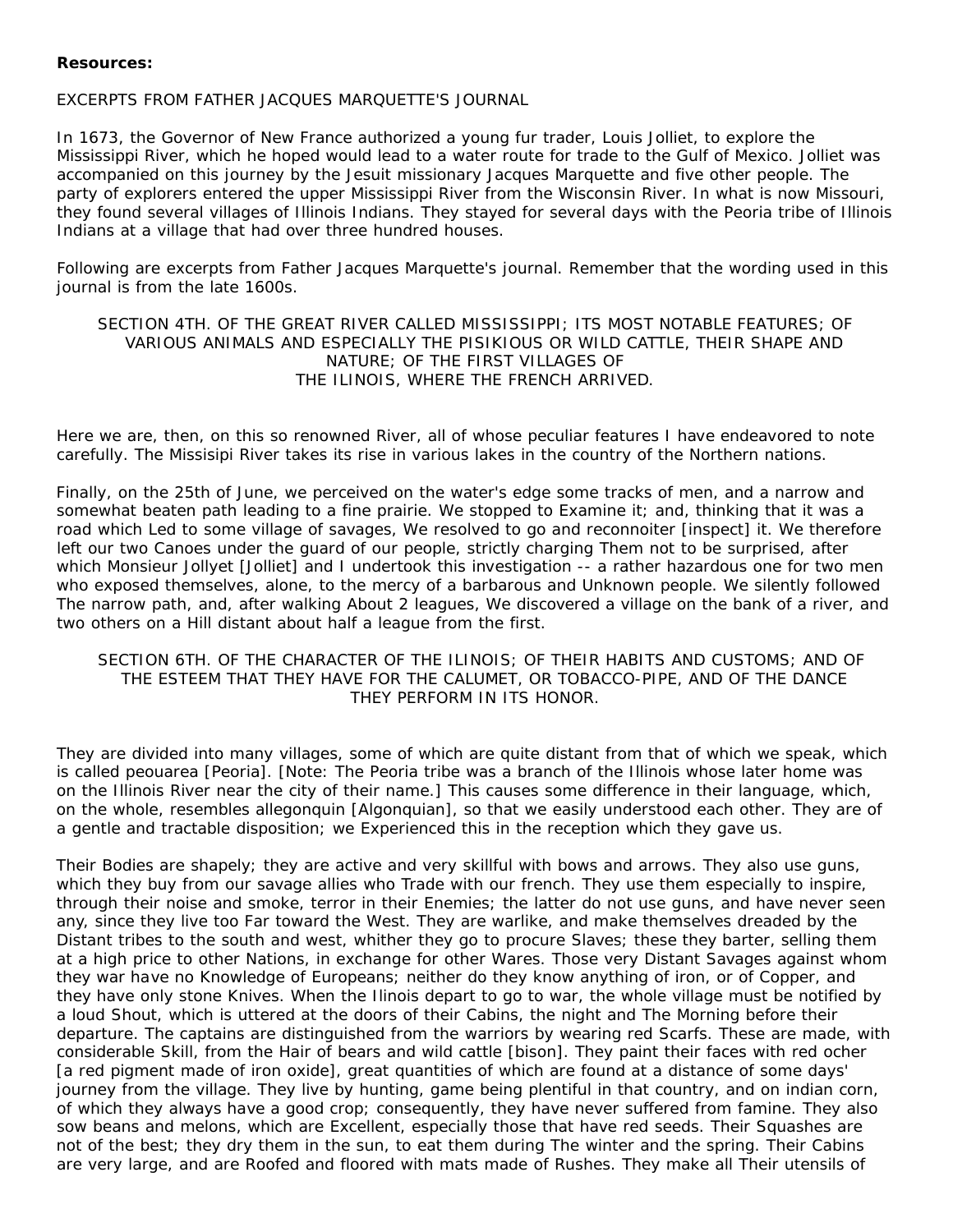wood, and their Ladles out of the heads of cattle, whose Skulls they know so well how to prepare that they use these ladles with ease for eating their sagamité[corn meal boiled in water and seasoned with fat]. There remains no more, except to speak of the Calumet [a decorated tobacco pipe used in rituals]. There is nothing more mysterious or more respected among them. Less honor is paid to the Crowns and scepters of Kings than the Savages bestow upon this. It seems to be the God of peace and of war, the Arbiter of life and of death. It has but to be carried upon one's person, and displayed, to enable one to walk safely through the midst of Enemies -- who, in the hottest of the Fight, lay down Their arms when it is shown. For That reason, the Ilinois gave me one, to serve as a safeguard among all the Nations through whom I had to pass during my voyage. There is a Calumet for peace, and one for war, which are distinguished solely by the Colors of the feathers with which they are adorned; Red is a sign of war. They also use it to put an end to Their disputes, to strengthen Their alliances, and to speak to Strangers. It is fashioned from a red stone, polished like marble, and bored in such a manner that one end serves as receptacle for the tobacco, while the other fits into the stem; this is a stick two feet long, as thick as an ordinary cane, and bored through the middle. It is ornamented with the heads and necks of various birds, whose plumage is very beautiful. To these they also add large feathers, -- red, green, and other colors, -- wherewith the whole is adorned. They have a great regard for it, because they look upon it as the calumet of the Sun; and, in fact, they offer it to the latter to smoke when they wish to obtain a calm, or rain, or fine weather.

### LIST OF ARTIFACTS AND FOODS DESCRIBED IN FATHER JACQUES MARQUETTE'S JOURNAL

Father Jacques Marquette describes several artifacts and food items in the excerpt from his journal. Those items are listed below. An asterisk marks the items that were partially or completely preserved at an Illinois village archaeological site.

- \* wild cattle (bison scapula hoes were found at the site suggesting that bison were hunted)
- \* calumet (a decorated tobacco pipe used in rituals)
- bows
- \* arrows (chipped-stone arrowpoints were found at the site, the wooden shaft probably decayed)
- \* guns (various parts of guns were found at the site)
- \* iron
- \* copper
- \* stone knives
- \* cabins (postholes were found suggesting where the cabins were built)
- red scarves (made from the hair of bear and wild cattle)
- red ocher (a type of red earthy mineral used to make paint)
- \* animal game (bison bones were found at the site, but not much other evidence of game)
- \* Indian corn (charred corn cobs and kernels were found)
- \* beans (charred bean seeds were found)
- \* melons (charred watermlon seeds were found)
- red seeds
- \* squash (charred squash rinds were found)
- \* mats made of rushes (rushes are grasslike marsh plants, such as bulrushes and cattails; a mat-weaving tool was found suggesting that mats were made at this site)
- utensils of wood
- ladles out of the skulls of cattle
- sagamité (a type of corn dish)
- \* red stone that is polished and drilled for a pipe
- cane stem to use with the pipe
- birds with beautiful plumage
- large colorful feathers red, green, etc.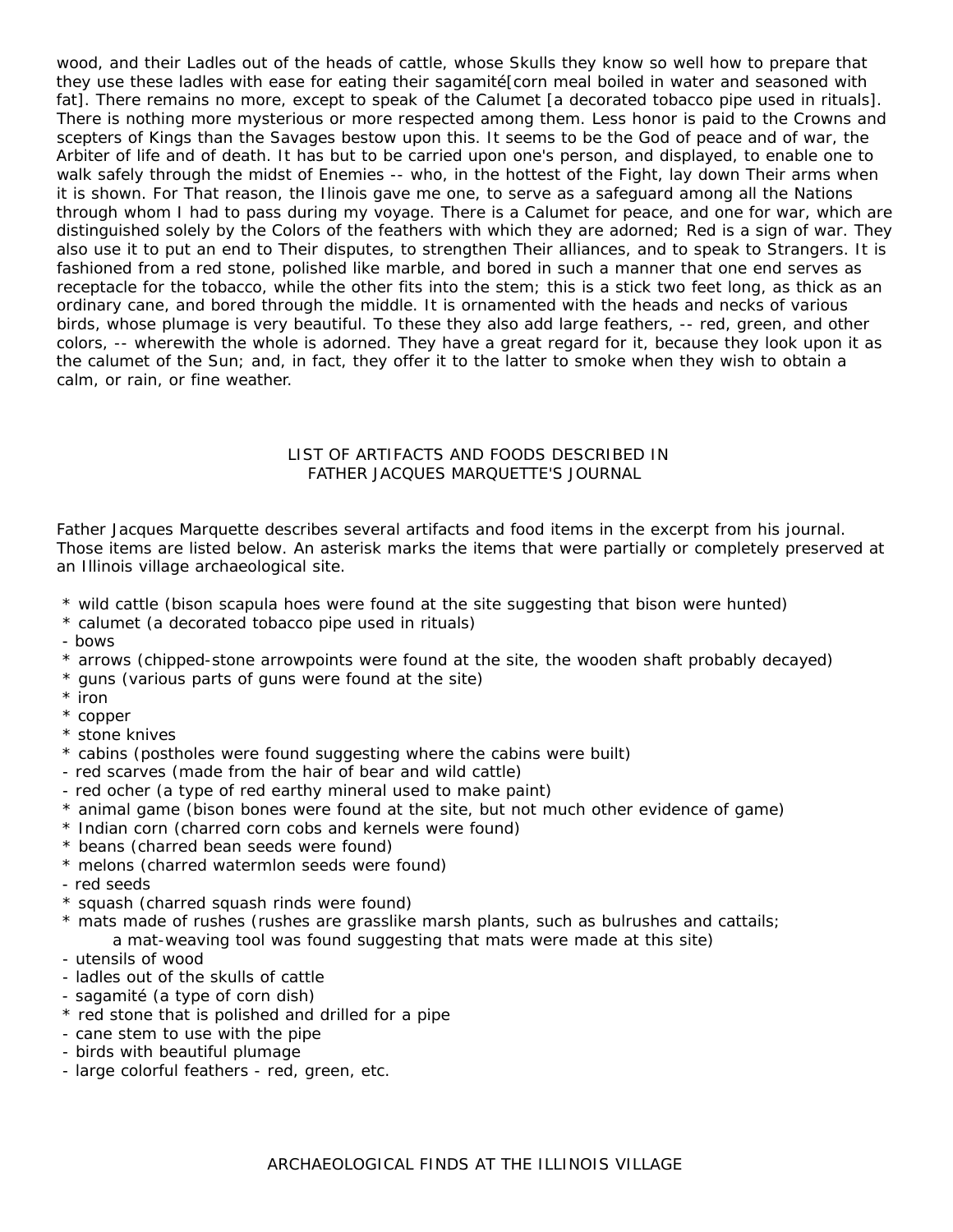## OF THE MARQUETTE / JOLLIET EXPEDITION OF 1673

The Haas and Hagerman sites in northeast Missouri are historic American Indian sites from the time of contact with the Europeans. These sites are located on the eastern edge of a high sand terrace in the Des Moines River floodplain. They fit the description (both geographically and chronologically) of the Illinois villages visited by the Marquette and Jolliet expedition of 1673. All of the materials recovered and the radiocarbon dates indicate that the site was occupied between 1625 - 1675.

Artifacts found at the sites include:

- fired clay pottery
- stone arrow points
- stone knives
- sandstone blocks used as awl sharpeners
- two catlinite (polished red stone) pipes & one large limestone pipe
- bone tools:
- one mat weaving tool
- bison scapula hoe blades
- antler tools
- trade goods:
- copper and brass beads and ornamental tinkling cones
- straight wire segments, coils, and bracelets
- one upper half of a hawk bell
- one spheroid copper bead
- blue and black, glass, necklace beads of small and medium sizes
- glass chevron beads (with a star pattern at each end)
- iron knife blades, wire, awls, a ring fragment, and the bit of two axes
- one high relief, cast silver, Jesuit ring (probably pre-1700)
- gun parts gun plate fragments, one upper cock jaw, one French and three native made gunflints

Plant remains found at the site include:

- cornbeanssquashbottle gourdswatermelontobacco

Features found at the sites include:

- postholes of a large longhouse with hearths and deep storage pits

(the floor area is approximately 22 x 9 meters)

- four other possible longhouses and the edges of others-

one circular structure